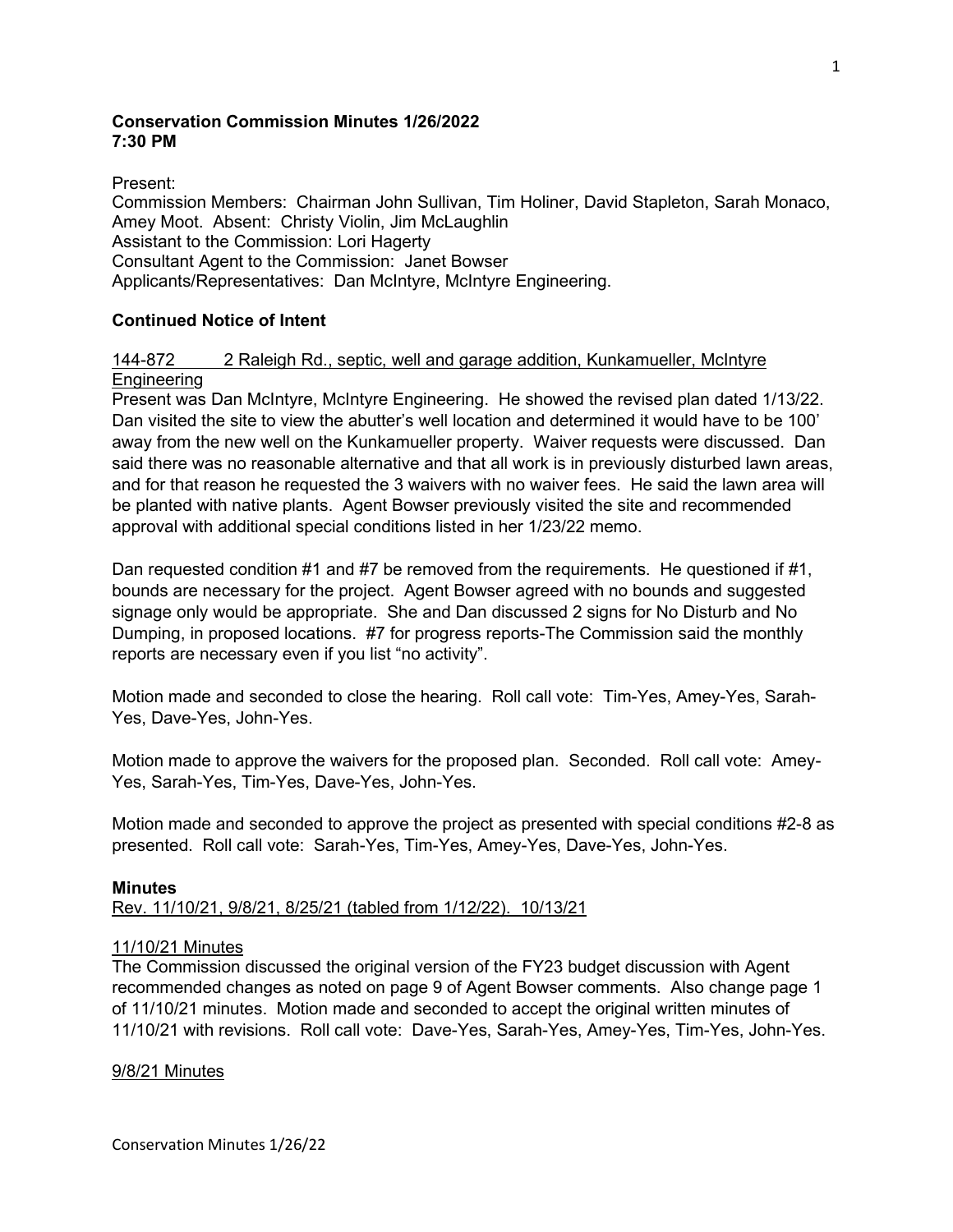The 5/12/21 minutes were approved as is on 9/8/21 and not as amended. The Commission reaccepted in a motion to follow:

Motion made and seconded to re-accept the minutes of 5/12/21 as they were amended. Roll call vote: Amey-Yes, Tim-Yes, Sarah-Yes, Dave, John-Yes.Motion made and seconded to accept the minutes as amended for 9/8/21. Roll call vote: Amey-Yes, Tim-Yes, Sarah-Yes, Dave-Yes, John-Yes.

## 8/25/21 Minutes

Motion made and seconded to accept the minutes of 8/25/21 as edited and amended by Agent. Roll call vote: Dave-Yes, Tim-Yes, Sarah-Yes, Amey-Yes, John-Yes.

10/13/21 Minutes-tabled to 2/9/22.

## **Discussion/Votes**

Budget Issues

The Chair updated the Commission that FY23 Professional Services budget will be increasing by 25,000 in order to adequately cover the Agent's workload expenses. He presented to the Warrant Committee and Town Offices. Carl Valente and the Chair and Agent Bowser met to discuss budgetary issues including the possibility of creating a wetland fee revolving account. He determined there is no need for Town Meeting approval for an escrow account. He explained how the different funding and revolving funds work in the Town.

# **Discussion – Dover Church DLCT land donation**

The Commission discussed contributing to the DLCT purchase of the Pine Street land opportunity. Amey Moot reviewed the presentation with the Commission. Pledges would be needed by end of February. Conservation Commission would be granted a CR on the land. Lori will email the estimate of the Con Com Fund current balance.

## **Correspondence**

Agent Bowser explained the Planting Plan Monitoring Report submitted by Nourse Environmental for 19 Pond Street and stated she will schedule a site inspection at the end of the spring growing season to evaluate existing conditions.

# **Agent's Report**

1. Updates on Active Order of Conditions, Permits, Compliance, Enforcement and Wetland Protection Issues- Agent Bowser recommended an approval of a small change prepared by the applicant at 5 Valley Road which is a spa within the existing patio footprint. The applicant will submit a revised plan.

2. Mass. Dept. of Ecological Restoration Culvert Replacement Municipal Assistance 2022 Grant Program to replace undersized, perched, and/or degraded culverts located in areas of high ecological value with better designed crossings that meet improved structural and environmental design standards and climate resiliency criteria and increase protection of wetlands and natural resource areas-Agent Bowser discussed this grant program and asked the Commission if they'd like to request the DPW add this culvert on Haven Terrace and adding it to the Town list for work to be done to improve stormwater mgt. and wetland protection in this area and they responded affirmatively.